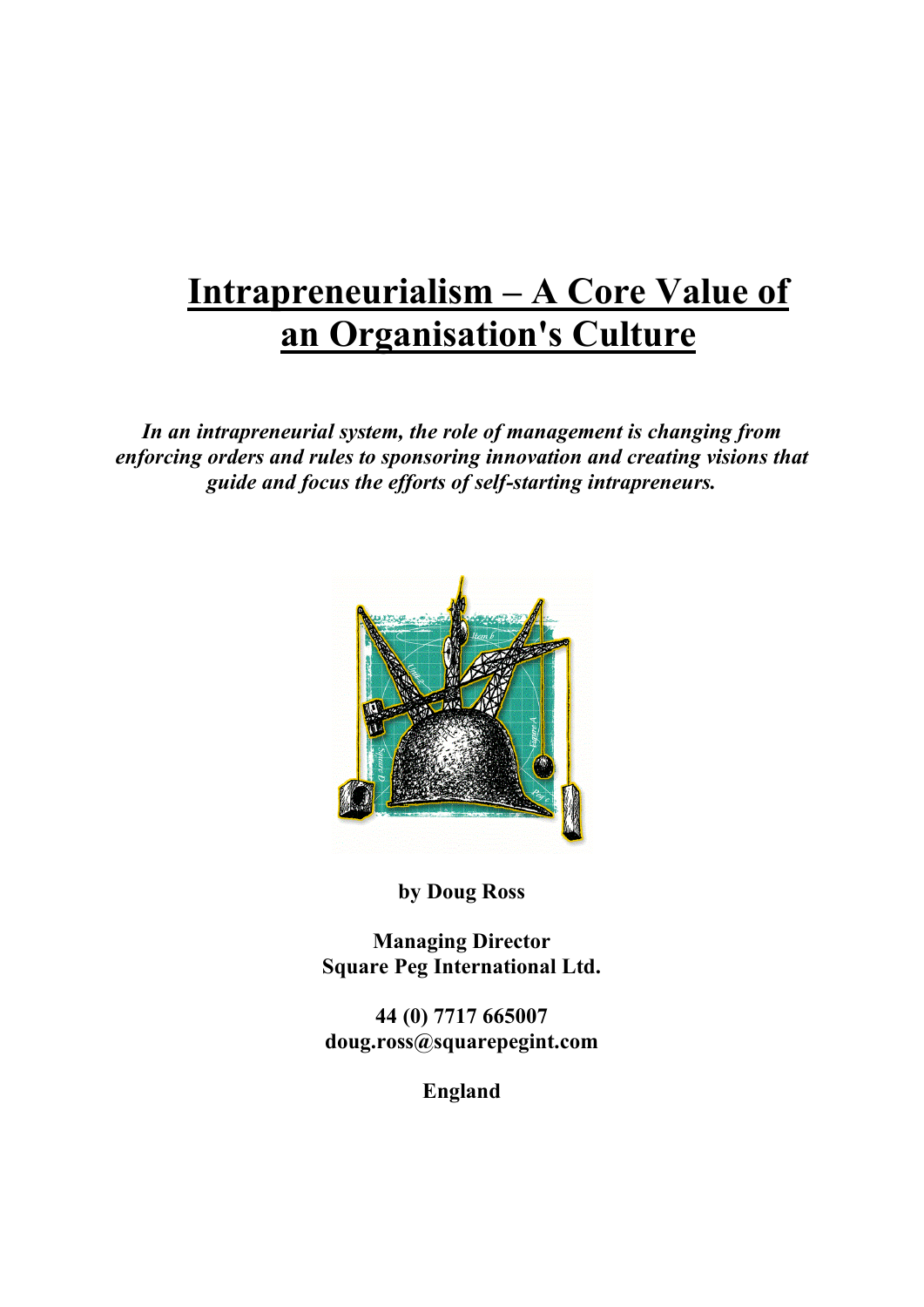#### **INTRODUCTION**

As part of our work for clients, we are often faced with the significant issue of how the concept of 'entrepreneurial' as a core pillar of their strategy can be translated into leadership and management behaviour. As such, we have undertaken to prepare this note as a primer to ongoing discussions allowing organisations to better address this issue. Furthermore we also acknowledge that being a "true" entrepreneur is very difficult within the framework of a large and growing organisation that needs to take advantage of synergies, economies of scale and shared risk taking for its success. In short, this risk can not rest with one or a few people only. As a publicly traded organisation with multiple stakeholders most firms needs to drive entrepreneurialism within the defined organisation framework, boundaries, and risk parameters. Thus for the purpose of this paper we will refer to the concept of developing entrepreneurs within a larger organisation as that of intrapreneurialism.

#### **Intrapreneurship – Back to the Future**

Intrapreneurship is multifaceted and loosely defined. Taken most broadly, intrapreneurship refers to the process of innovation and progressive change within an organisation.

Intrapreneurialism was a management trend of the early 1980s when North American business was striving to compete against increasing pressure from innovative overseas markets — particularly Japan. Intrapreneurialism has subsequently taken a back seat to other corporate strategies such as business process reengineering, downsizing and rightsizing. Major cut backs found in the 80's and early 90's gave way to growth as the critical success factor. In short, organisations recognised that they "could not shrink to greatness".

With the rapid emergence of dot.coms, e-coms, dot.corps, and a shift to new economy business practices we witnessed the reintroduction of the entrepreneurial concept, sense of personal ownership and need for accountability within both our employees and leaders. Now much of the re-entrenched e-world is looking for stability and has migrated back to established brands and larger organisations. The organisations that have adopted employees from this growth culture are in turn struggling to balance co-ordination and alignment (the old bureaucracy) in large organisations with the desired entrepreneurial spirit of high performers in today's workforce.

As a result, many organisations are now looking to *innovation* and *creativity* as distinctive business competencies for growth. This innovation and creativity will be driven by the empowerment and energy of their employees, and a number of organisations are revisiting the idea of developing internal entrepreneurs – intrapreneurs!

#### **Intrapreneurialism – fancy words or real action?**

Through the development and culturing of intrapreneurs in an organisation, it is expected that managers will be more inclined and able to identify and *do something* about opportunities to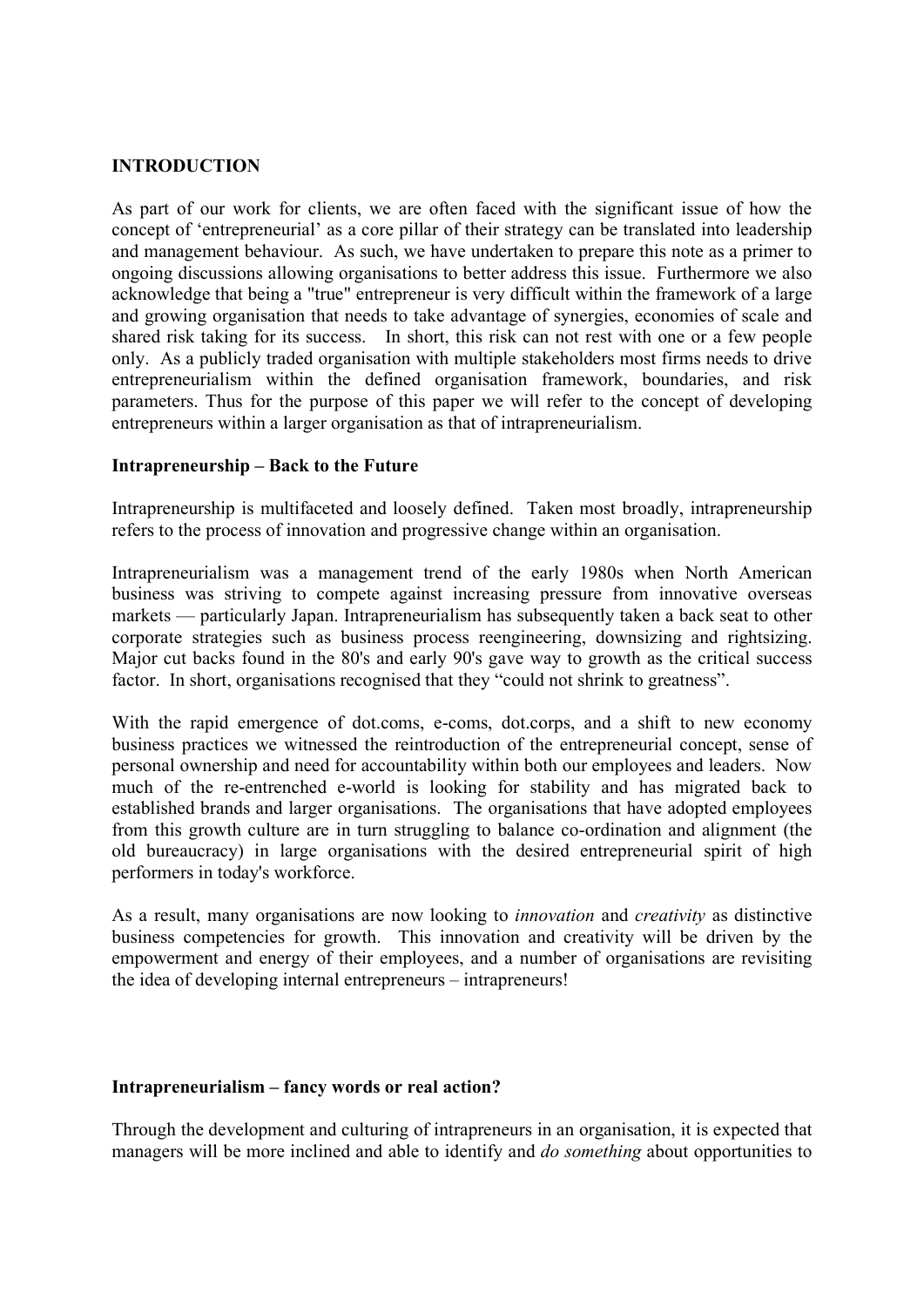improve the business. Effective implementation of an intrapreneurial development program can benefit stakeholders in a number of different ways:

- Offer managers the excitement and challenge of managing their own business while progressing in their career;
- Reduce bureaucracy with fewer people collecting and passing information up and down the current chain of command;
- Empower managers and employees to make day-to-day decisions on their own and be accountable for the resulting success of their actions;
- Transform employees from individuals passively following orders to ones proactively seeking ways to better serve customers and reduce costs; and
- Support managers in turning new ideas into action by undertaking small acts of innovation rather than replication of tasks defined from above.

#### **Competitive advantage can be found in a culture that cultures Intrapreneurialism**

Intrapreneurially inspired business managers are fast emerging as a critical source of competitive advantage. Often managers are faced with the challenge of both the *mechanics* of business (planning, financial management, and innovative decision making) and the *dynamics* of managing a business unit under significant pressure for change.

In such an environment, intrapreneurial managers not only need to be able to operate their business units "as if they owned them", but also need to co-ordinate effectively across functional lines. In addition they need to influence stakeholders at all levels, lead business teams through process improvement changes and, most importantly, apply good business judgement to everyday decisions while successfully competing for resources and support. This is especially true in organisations that have grasped the concept of "managing for value" or "value based management" were business metrics and results are king.

#### **Intrapreneurs with the right competencies can drive value creation**

It is little wonder that organisations are now recognising the importance of taking a more rigorous approach to selecting and developing intrapreneurial managers as they need to have competencies that typically reflect those of high performers. And it is the high performers who can be most clearly identified as driving value creation. Through a benchmarking process with leading companies and suppliers we have identified the following competencies for intrapreneurialism.

#### **Business Results Oriented Competencies (The Mechanics):**

- Decision making within a systems framework;
- Basic finance:
- Customer needs focused;
- Business planning; and
- Innovation, problem solving and process improvement.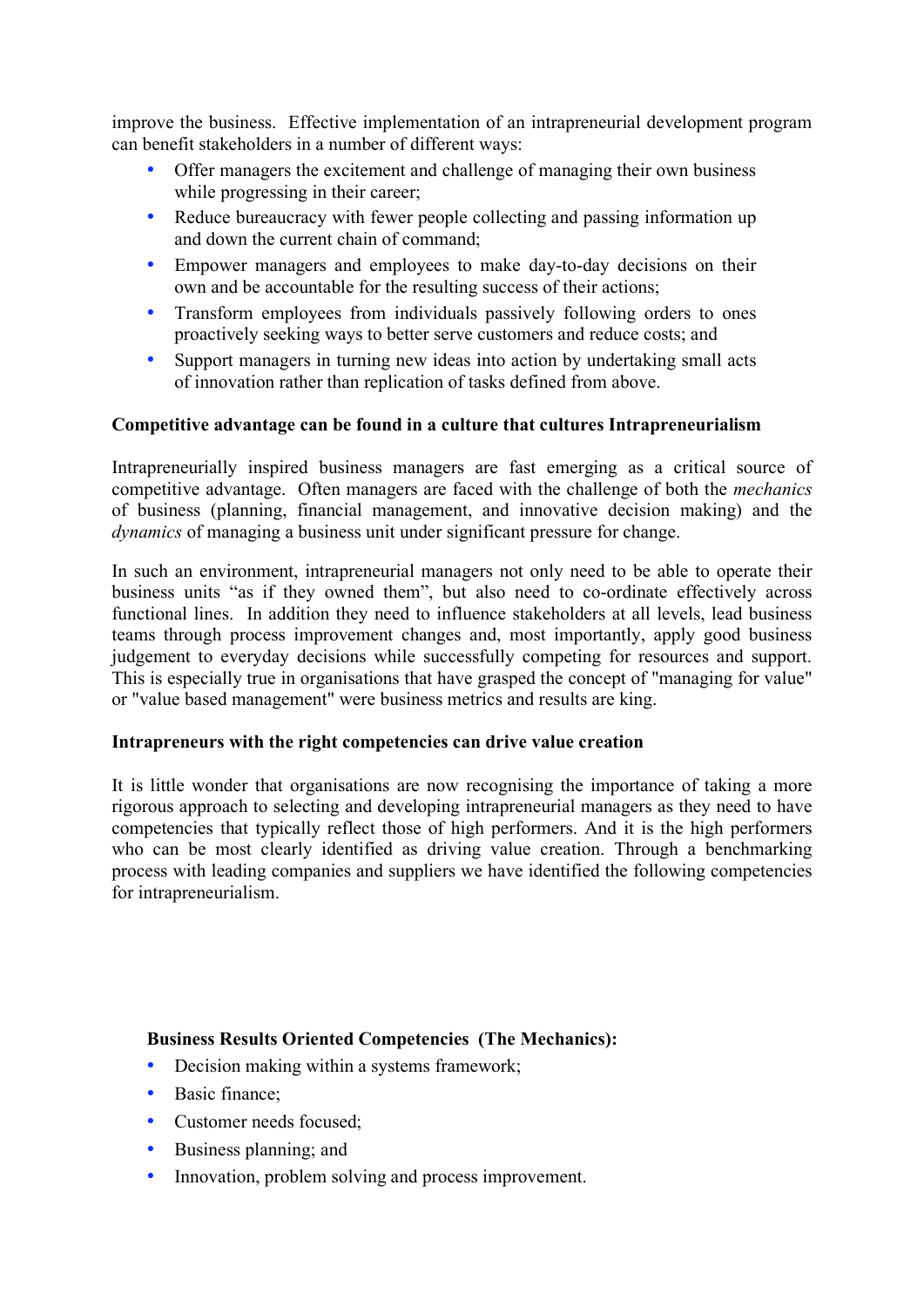## **Maximising Human Resources Competencies (The Dynamics):**

- Management and motivation of others; and
- Personal confidence and leadership skills.

Additionally, "best practices" for the successful implementation of an intrapreneurial program and culture in a firm indicate the need to:

- Obtain executive buy-in to the program as sponsors and champions of change;
- Ensure that managers have autonomy to make decisions and undertake risk;
- Allow managers to select their priority projects which are aligned with corporate goals;
- Undertake personal assessments to identify target areas for development;
- Ensure that a strong supportive mentorship or coaching system is in place;
- Ensure that basic business skills are learned, especially in the core competency areas;
- Use active on-the-job learning and peer-to-peer support;
- Develop individual career plans for personal development and motivation; and
- Develop, implement and measure specific individual intrapreneurial action plans.

#### **The people make the culture – the culture supports the risk and appropriate risk drives value**

The goal of developing an intrapreneurial culture is to ensure that an organisation has a cadre of managers whom:

- Have a personal foundation for intrapreneurial success and are able to develop self-confidence to stretch themselves in new directions; and
- Have an intrapreneurial approach to business management and are able to develop and apply their multi-disciplinary (soft and technical) talents to meet their organisation's business objectives by:
	- $\Rightarrow$  Developing their ability to be business systems or "big picture" thinkers; and
	- $\Rightarrow$  Developing the ability to undertake successful business process adjustments and changes in the workplace

#### **A culture shift is typically needed to support entrepreneurial success**

In our search to understand the issues that commonalty emerge in organisations contemplating an intrapreneurial culture we found that:

- A culture shift around current behaviours, skills and abilities is needed;
- Definitions of intrapreneurialism must be consistent with the needed culture shift and business case for change;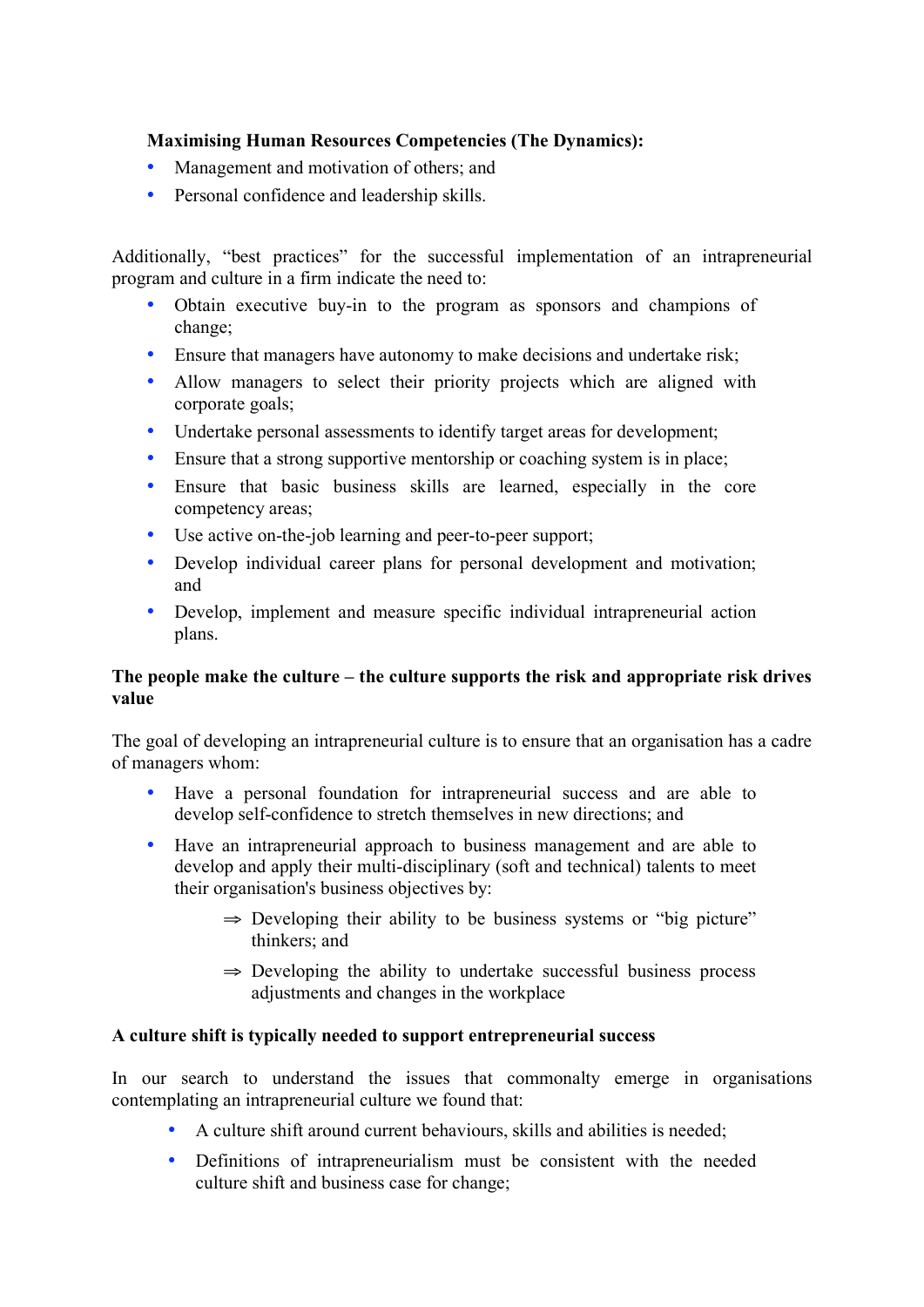- Competencies identified for development need to be consistent with business processes and expected results and must be a core component of both managers and leaders competencies. In short organisational alignment is critical or confusion, mixed expectations and ultimately confusion will rein;
- Often the current culture does not fully support risk taking and innovation;
- In many organisations a quantum shift to an intrapreneurial culture may not be appropriate as often the firm is not yet be ready for implementation of a full intrapreneurial program – too much too soon;
- Cross over exists between developing innovation and intrapreneurialism and simply holding managers accountable based on an effective performance management program; and
- Clear measurements of success are required to measure both the expectations of the employees/leaders and the investment in training and development.

# **Trying to define a nuance – free enterprise business leadership excellence**

Typically internal sources at any given firm define the concept of intrapreneurialism in different ways. Some employees tend to think more broadly in terms of level of autonomy and financial accountability, while others suggested that simply getting managers to think as business leaders was the critical goal of any program.

The need for a culture shift around current behaviours, skills and abilities of the managers is core to the success of any change initiative and allowing for a dialogue in the discussion of how intrapreneurship is defined has been found to be successful as part of the change programme. Typical definitions for intrapreneurship found from our investigations include:

- Development of a "business mind set".
- Improve managers' understanding of the role they can perform in contributing to the attainment of the organisation's business goals.
- Development of skills to manage in today's business environment.
- Achieving business results aligned with overall business objectives.
- Have managers manage their business units as if they were their own businesses.
- Inspire a sense of responsibility of the business and accountability for meeting objectives.
- Have managers make decisions and manage within the context of the organisation (Customer) system as a whole.

#### **Benchmarking intrapreneurialism – best practices from literature and academia**

To gain an understanding of best practices in Intrapreneurship, we also conducted a review of articles and studies. A summary of the key findings around this literature review is provided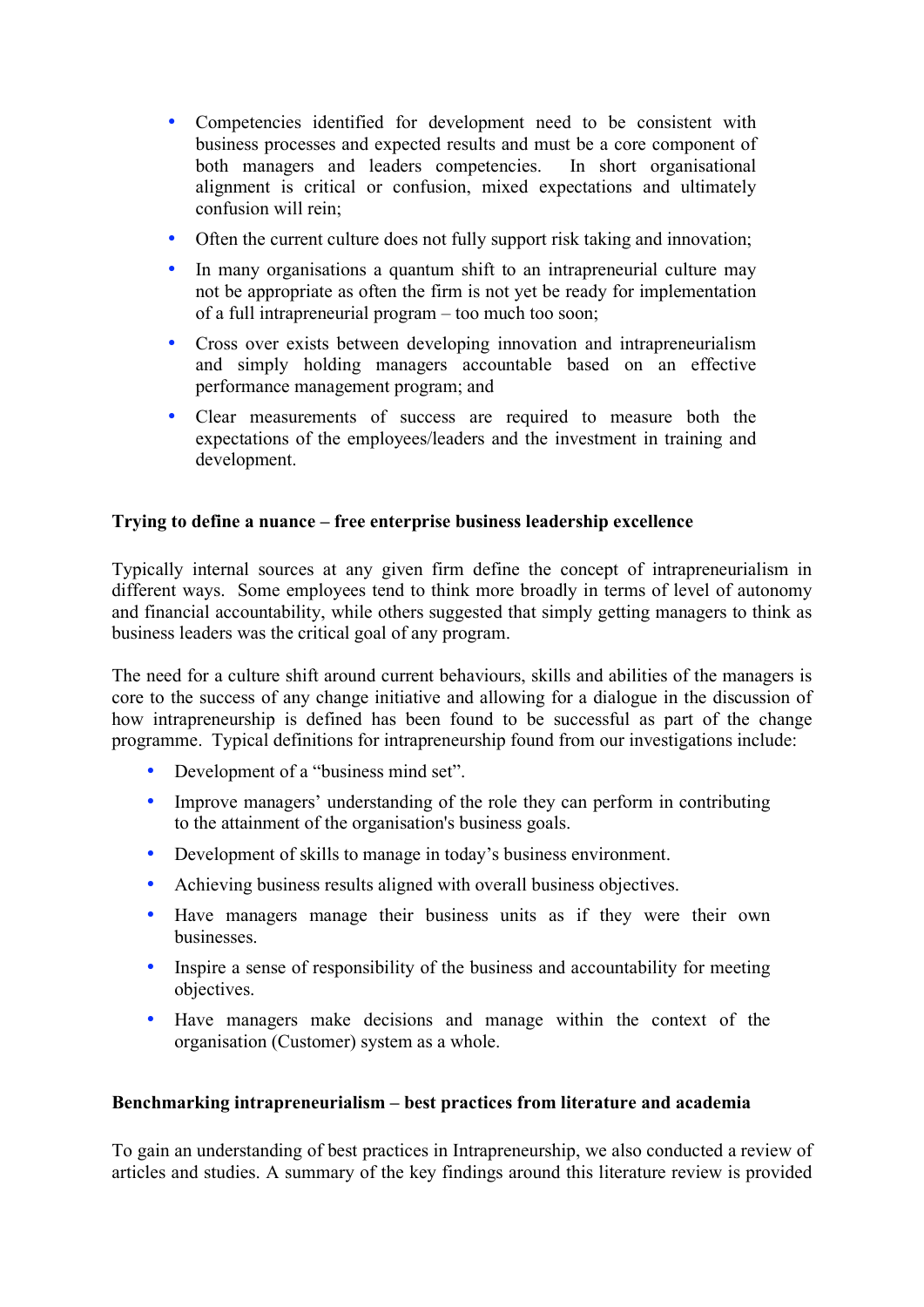below, highlighting findings in the broader area of intrapreneurial management, as well as those related specifically to intrapreneurial skill development.

Selected topics covered include:

- A. Management
- B. Employees
- C. Change
- D. Risk
- E. Structure
- **F.** Work Styles

#### **A. Management**

The literature review established the following as being essential to the success of Intrapreneurial Management within an organisation:

- The mechanics (day-to-day tools and decisions) are as important as the dynamics (influencing and communications) in the development and management of an intrapreneurial environment.
- Senior Management, Director and Manager level commitment and reinforcement of intrapreneurialism is critical for success. Only management can establish an environment which motivates managers to improve and achieve and, as a by-product, to enhance productivity.
- Leaders can present a barrier to developing intrapreneurial workers. Bureaucratic managers typically work to prevent changes and surprises as they are traditionally measured based on ensuring that the plan works or keeping the status quo. Intrapreneurs on the other hand are called upon to make changes and to seize opportunities as they arise while continuously learning new ways to meet customer needs – they challenge the status quo.
- In an intrapreneurial system, the role of management is changing from enforcing orders and rules to sponsoring innovation and creating visions that guide and focus the efforts of self-starting intrapreneurs.
- Successful intrapreneurial management of a business unit may be reflective of the following criteria:
	- $\Rightarrow$  Ability to take decisive action;
	- $\Rightarrow$  Acceptance of responsibility; and
	- $\Rightarrow$  Acceptance of risk as a function of success.

#### **B. Employees**

The literature review identified individual employees' contributions as the driver behind innovation, process adjustments and the creation of something new within the work place. In particular the following was identified as key:

- Employee motivation, including career development plans and opportunities, plays a significant role in improving productivity through intrapreneurial initiatives.
- Individual employee vision and alignment with the corporate goals focus energy and provide for a win-win situation.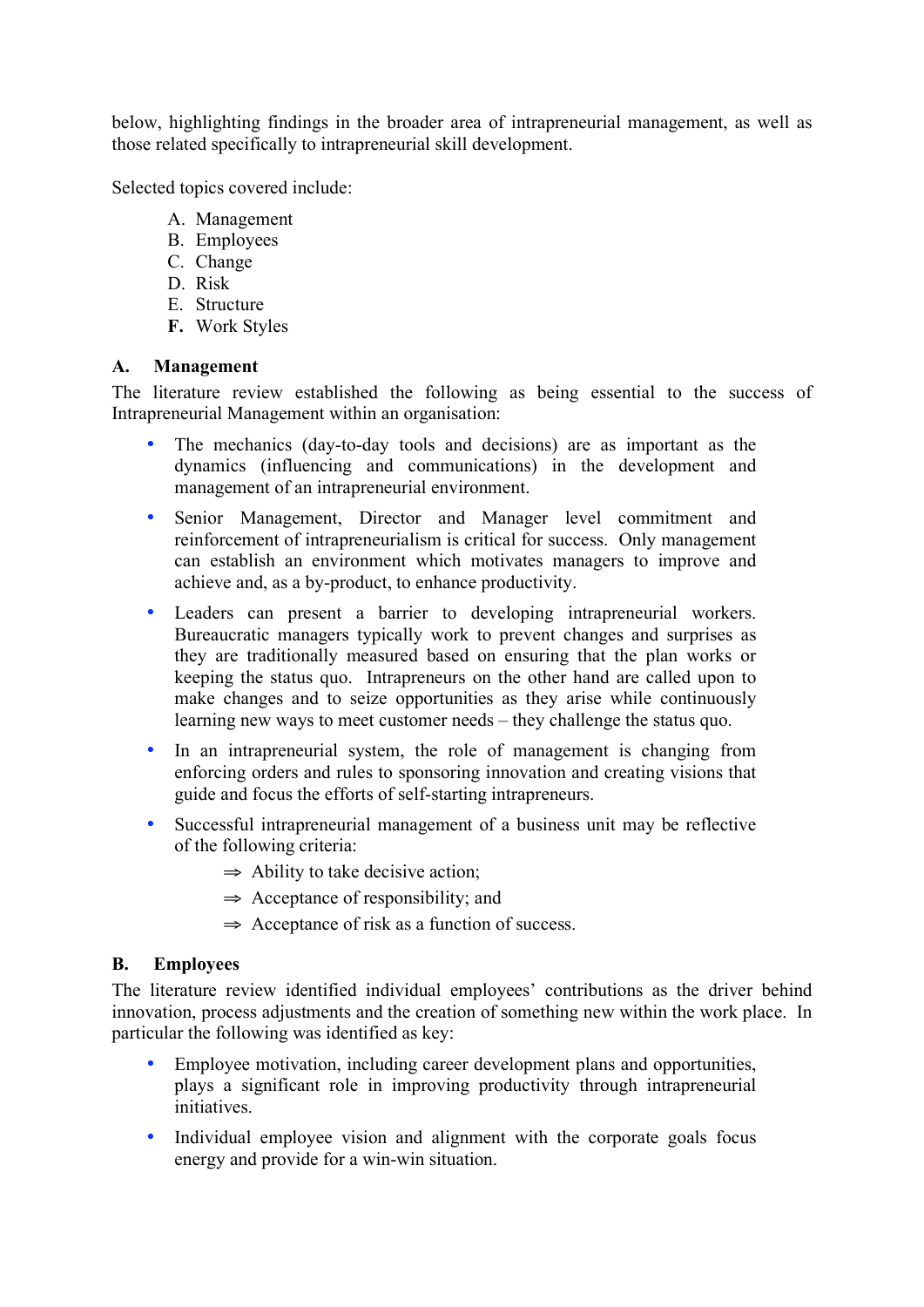• Not all employees will be motivated to assume the role of intrapreneur. Management should recognise that not all employees are motivated to the same extent to assume accountability for risk, innovation and business development.

# **C. Change**

Although the literature had vast amounts of information with regard to intrapreneurialism and change, the significant premise pertaining to this review is that change is an organisational and individual process of development.

- Inspiring and developing intrapreneurialism within the ranks is a change process, not simply a set of tasks.
- Cultural icons, success stories and heroes are needed to celebrate, recognise and encourage intrapreneurial Managers who demonstrate risk taking and implement new initiatives inside the organisation.

# **D. Risk**

Most articles explicitly or implicitly deal with the issue of risk as a function (almost necessity) of success for the intrapreneur and the organisation intending to implement an intrapreneurial program.

- Some reports suggest that 'true' intrapreneurial success is hard to achieve. While others go as far as to say that two thirds of corporate initiatives in North America attempting to establish an intrapreneurial environment have failed.
- With increased employee autonomy comes the associated risk (exposure) for management and increased risk (responsibility) for the employee to be accountable for their actions. Employees need to learn how to wisely manage risk using good business judgement and fact based analysis.

# **E. Structure**

The literature in the field of intrapreneurialism is dominated by the writing of Gifford and Elizabeth Pinchot who have written extensively on most aspects of entrepreneurialism within organisations. In particular, they outline the basic components of an intrapreneurial structure. It is beyond the scope of this article to review their "Intraprise manifesto" which more fully outlines their views. The following is a brief summary of key points:

- Employees are treated with independence, dignity and responsibility.
- Employees make up their own minds about what to do, limited only by general rules and commitments.
- Employees have access to resources as required by their ideas -- and are held accountable.
- Employees have the authority to manage the resources of their business units without interference.
- Employees are free to select their associations (i.e., peer support, coaches).
- Employees are permitted, and even rewarded, for taking qualified risks and making mistakes.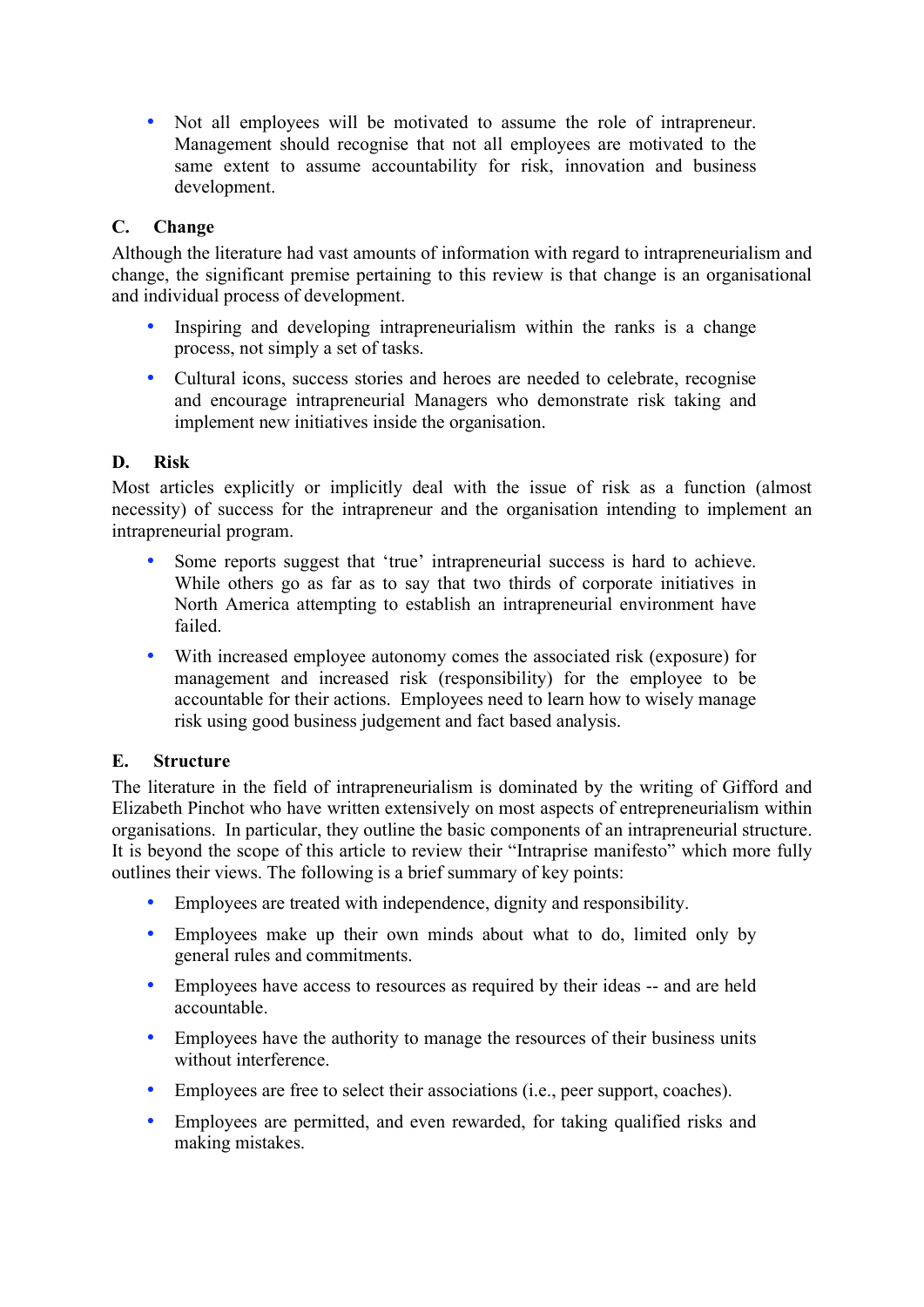# **F. Work Styles**

Although dated to the 80s, the writing of Jerry White, in his book Intrapreneuring suggests there are specific work styles of the developing intrapreneur. These various styles may be important for new economy organisations as managers with different styles are developed to assume leadership. They include:

- True Intrapreneurs -- who already think of themselves as willing to take reasonable risks on-the-job, trust both their ideas, and abilities and are selfconfident.
- Threshold Intrapreneurs -- who are willing to take some risks, see themselves as potential leaders and take on extra responsibilities.
- Hard Workers -- who are excellent, efficient employees with a strong work ethic and work well with others. They may need to be given a strong sense of direction but are valuable because of the stability they add.
- Maintainers -- perform their jobs adequately, seldom seek out extra responsibility, are content with status quo and enjoy having independence onthe-job.

#### **Conclusion**

As organisations decide to commit their brand, reputation and the inspiration of its employees to the concept of entrepreneurialism they will need to reinforce this desired culture with effective measurement, competencies, and leadership to allow innovation to flourish. In this note we have outlined numerous ways in which firms can translate this concept into implemented action. In short, converting concept to strategy to action!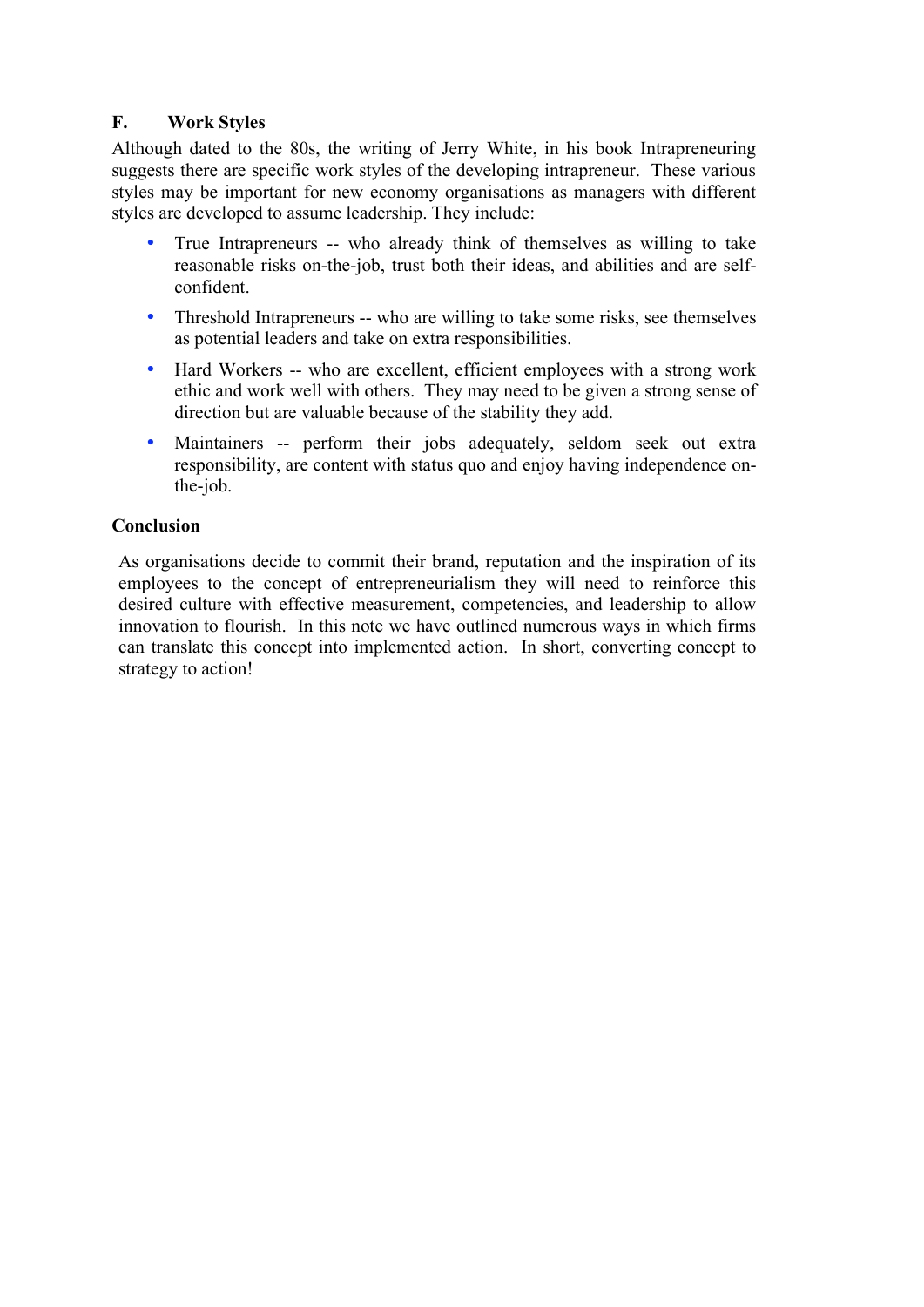#### **ABOUT THE AUTHOR**

**Douglas Ross** has recently assumed the role of Managing Director for Europe of Square Peg International after retiring his Partnership in Watson Wyatt where he supported clients for over a decade in over 20 countries for their Human Capital Group.

He is known for his dynamic and practical consulting approach that evolved during an unusual career spanning CEO, theatre producer, soldier, and manufacturing manager. Doug has been honoured by the Canadian Government for his leadership work and in December 2002 was recognised by the Independent Newspaper as one of the top 10 management consultants in the UK.

His practical experience M&A integration experience combined with his credentials as an MBA, Certified Management Consultant, appointment as Associate Professor of Marketing Strategy and position as past global Chairman of the Strategic Leadership Forum commend him to support clients to align their people practices, processes and technology with their strategies. In addition, Doug is co-author of the groundbreaking European Human Capital Index, which links people practices to shareholder value and author of The Success Equation and Beyond Lip Service published in 2004.

#### **ABOUT SQUARE PEG INTERNATIONAL LTD.**

**Square Peg** is an international boutique consulting practice that provides an integrating force in the alignment and effectiveness of organisations. Our services are based on the interrelationship between business strategy, leadership and HR - our focus is to help clients improve performance and drive value.

As business consultants focused on the people side of change we support clients managing a variety of enterprise-wide changes such as M&A's, establishing new mandates, and meeting new expectations.

We maximise productivity, performance and morale and drive value by accelerating results, ensuring their quality, and measuring their impact. From our offices in the UK and North America we assist companies to capture the full value of their investment in people.

European Office: Briarfield, 40 Brockham Lane Betchworth, Surrey RH3 7EH, England +44 (0) 7717 665007

North American Office: 4 Lansing Square, Suite 119 Toronto, Ontario M2J 5A2, Canada +00 (1) 416-499-7459

**Managing director: Douglas D Ross Email: doug.ross@squarepegint.com Web: www.squarepegint.com**